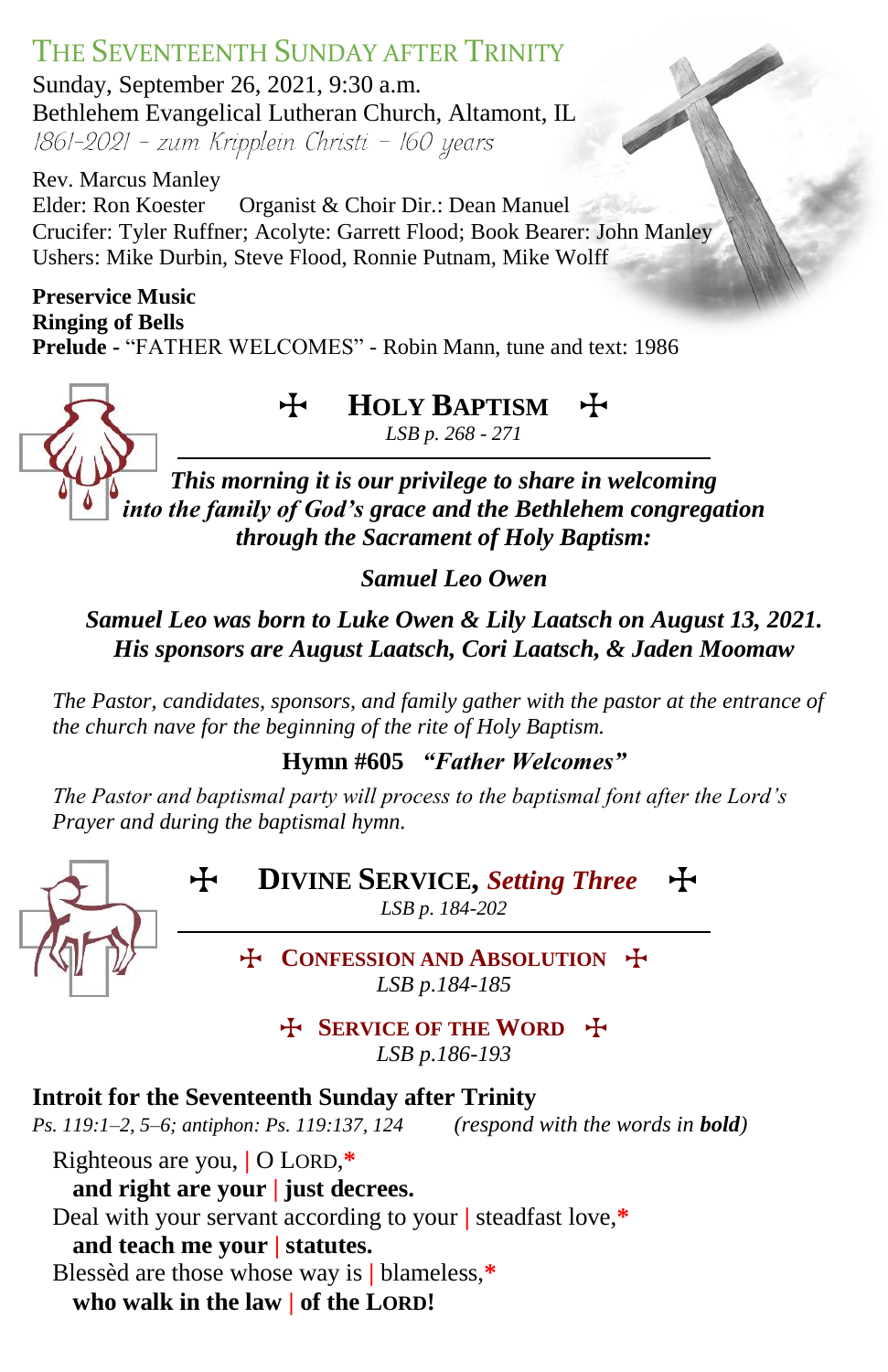Blessèd are those who keep his testi- **|** monies,**\* who seek him with their | whole heart.** Oh that my ways may be **|** steadfast**\* in keeping your | statutes!** Then I shall not be **|** put to shame,**\* having my eyes fixed on all your com- | mandments.** Righteous are you, **|** O LORD,**\* and right are your | just decrees.** Deal with your servant according to your **|** steadfast love,**\* and teach me your | statutes.** ♪ **The Gloria Patri** *p. 186* ♪ **Kyrie** *p. 186* ♪ **Gloria in Excelsis** *p. 187-189*

♪ **Salutation** *p. 189*

## **Collect for the Seventeenth Sunday after Trinity**

P: Let us pray. Lord, we implore You, grant Your people grace to withstand the temptations of the devil and with pure hearts and minds to follow You, the only God; through Jesus Christ, Your Son, our Lord, who lives and reigns with You and the Holy Spirit, one God, now and forever. **C: ♪ Amen**

#### *Please be seated*

#### **Old Testament Reading: Proverbs 25:6-14**

<sup>6</sup>Do not put yourself forward in the king's presence or stand in the place of the great, 7 for it is better to be told, "Come up here," than to be put lower in the presence of a noble. What your eyes have seen <sup>8</sup>do not hastily bring into court, for what will you do in the end, when your neighbor puts you to shame? <sup>9</sup>Argue your case with your neighbor himself, and do not reveal another's secret,  $10$ lest he who hears you bring shame upon you, and your ill repute have no end.  $11A$  word fitly spoken is like apples of gold in a setting of silver. <sup>12</sup>Like a gold ring or an ornament of gold is a wise reprover to a listening ear.  $^{13}$ Like the cold of snow in the time of harvest is a faithful messenger to those who send him; he refreshes the soul of his masters. <sup>14</sup>Like clouds and wind without rain is a man who boasts of a gift he does not give. P: This is the Word of the Lord. **C: Thanks be to God.**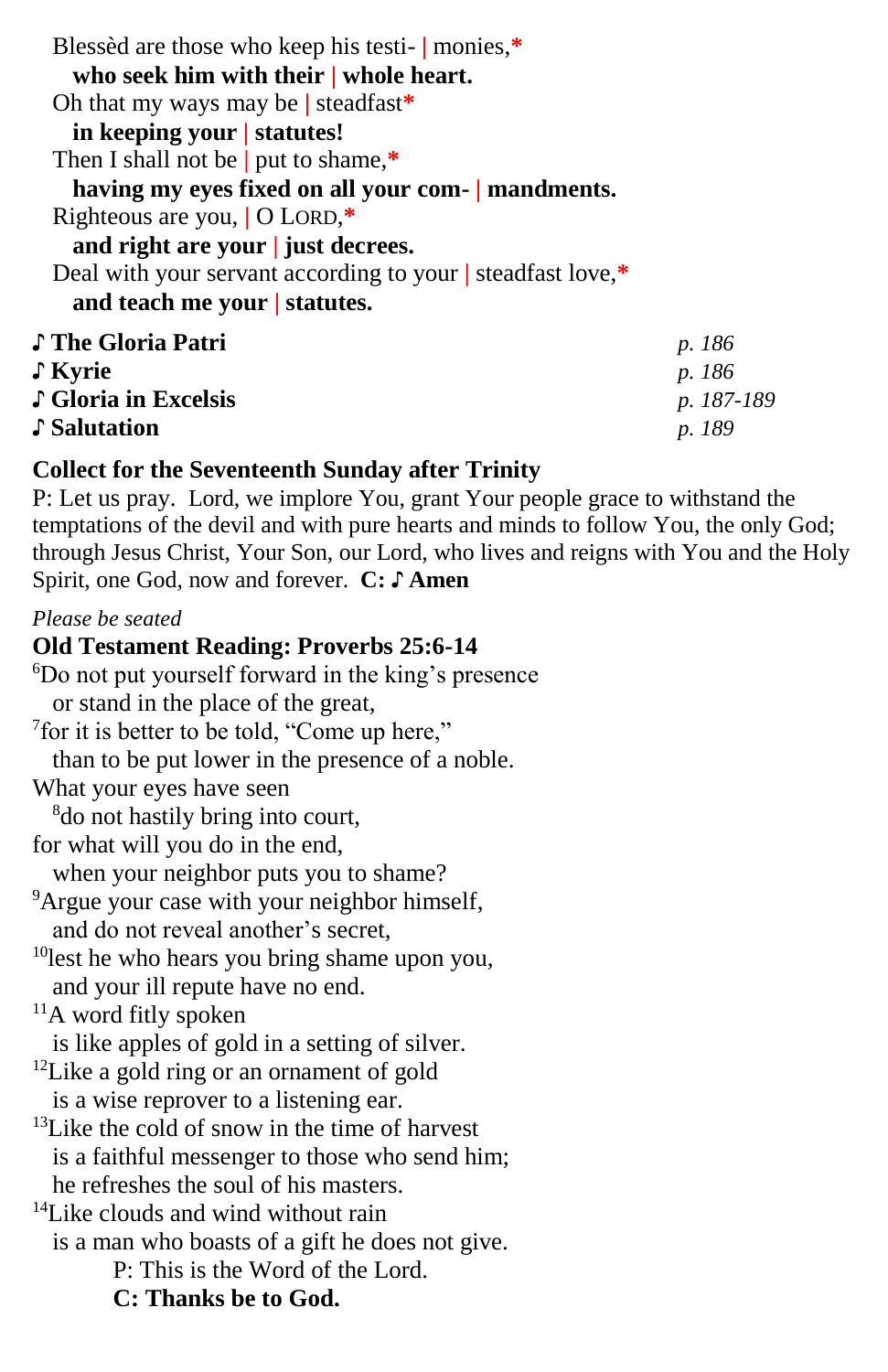## **Epistle Reading: Ephesians 4:1-6**

<sup>1</sup>I therefore, a prisoner for the Lord, urge you to walk in a manner worthy of the calling to which you have been called, <sup>2</sup>with all humility and gentleness, with patience, bearing with one another in love, <sup>3</sup>eager to maintain the unity of the Spirit in the bond of peace. <sup>4</sup>There is one body and one Spirit—just as you were called to the one hope that belongs to your call— $5$ one Lord, one faith, one baptism,  $6$ one God and Father of all, who is over all and through all and in all..

P: This is the Word of the Lord.

**C: Thanks be to God.**

*Please stand*

#### **C: ♪** *Alleluia. Alleluia. Alleluia.*  **Holy Gospel: Luke 14:1-11**

P: The Holy Gospel according to St. Luke, the fourteenth chapter.

## **C:** *♪ Glory be to Thee, O Lord.*

<sup>1</sup>One Sabbath, when [Jesus] went to dine at the house of a ruler of the Pharisees, they were watching him carefully.

<sup>2</sup>And behold, there was a man before him who had dropsy. <sup>3</sup>And Jesus responded to the lawyers and Pharisees, saying, "Is it lawful to heal on the Sabbath, or not?" <sup>4</sup>But they remained silent. Then he took him and healed him and sent him away. <sup>5</sup>And he said to them, "Which of you, having a son or an ox that has fallen into a well on a Sabbath day, will not immediately pull him out?" <sup>6</sup>And they could not reply to these things.

 $\sqrt{7}$ Now he told a parable to those who were invited, when he noticed how they chose the places of honor, saying to them, <sup>8"</sup>When you are invited by someone to a wedding feast, do not sit down in a place of honor, lest someone more distinguished than you be invited by him, <sup>9</sup> and he who invited you both will come and say to you, 'Give your place to this person,' and then you will begin with shame to take the lowest place. <sup>10</sup>But when you are invited, go and sit in the lowest place, so that when your host comes he may say to you, 'Friend, move up higher.' Then you will be honored in the presence of all who sit at table with you. <sup>11</sup>For everyone who exalts himself will be humbled, and he who humbles himself will be exalted."

P: This is the Gospel of the Lord.

# **C:** ♪ **Praise be to Thee, O Christ.**

## **Nicene Creed** *p. 191*

*Please be seated*

## **Hymn of the Day LSB #789** *Praise and Thanksgiving*

**Sermon** Text: Luke 14:1-11 Title: "*Jesus' Pledge*"

## Outline: **IS IT LAWFUL TO [BE] HUMBLE[D] AND EXALT[ED] ON THE SABBATH OR NOT?**

- I. Yes. It's lawful to be humbled and exalted on the sabbath by Jesus, the Lord of the Sabbath.
- II. Yes. It's lawful to humble and exalt according to Jesus, the Lord of the Sabbath.